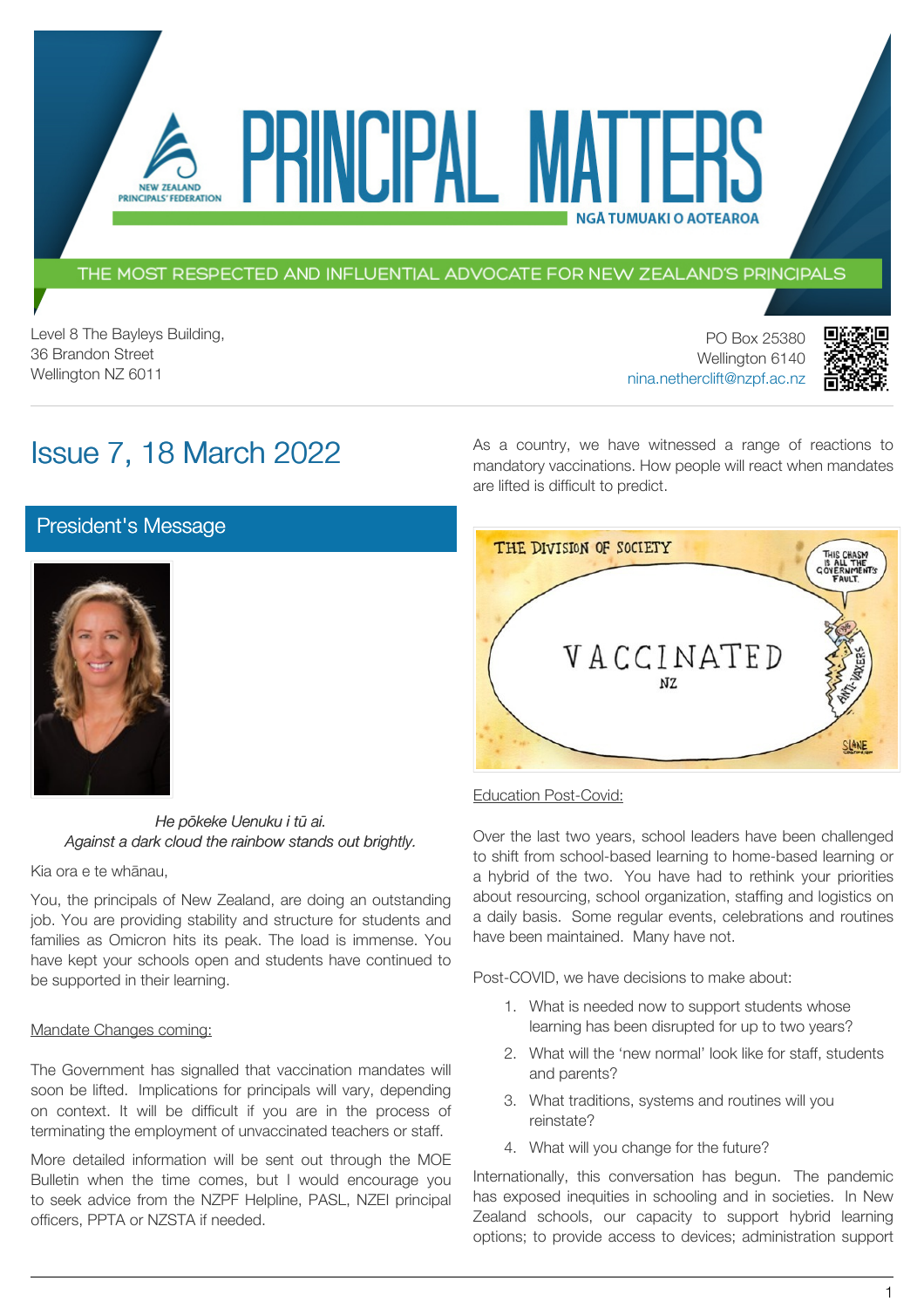for smaller schools; staffing to keep schools open; and ventilation in classrooms, are typical examples.

In the "Learning in a Covid World' series of reports put out by ERO, recommendations for 2022 included

- 1. Preparing for hybrid/blended learning. For example, through having a clear plan of how remote learning will be supported for some students when most students have returned to the classroom.
- 2. Supporting learning catch up. For example, regularly using assessment tools to find out where students are at with their learning and developing differentiated and individualised teaching strategies to support students' learning.
- 3. Having a plan to support re-engagement both in the classroom and remotely. For example, through increasing meetings with whānau and using positive and consistent messaging about the value of good attendance.
- 4. Supporting students' wellbeing. For example, focusing on students' connections and togetherness, focusing on ways to strengthen their tolerance, resilience, and self-regulation, as well as ways to cope with anxiety.

You will already have some of these things in place, but all these recommendations will be even more relevant when we move into a Post-Covid era.



#### The Curriculum Refresh:

In 2004, Steve Maharey was Minister of Education. He championed personalized learning. The NZC was redesigned to be less prescriptive. A framework was developed through which students' strengths, skills, talents and interests might flourish. His vision for NCEA was that students would move through the system, working at different levels in different subjects and doing assessments throughout the year - as happens today. At the time this was a bold step away from defined year levels and traditional exams.

Post-covid, we have an opportunity to review and rethink what it is to lead learning that is both focused, but more personalized, to strengthen learner agency. Within the Curriculum Refresh, there is a strong focus on identifying key learning concepts to be taught, while also personalizing learning so it is relevant, engaging and localized in content.

A joint NZPF – MoE Roadshow, focused on supporting you as curriculum leaders in Mathematics, is being organized for Term 2. Workshops will be run in most regions and there will be multiple opportunities for you to join online sessions during Term 2 and 3. Proposed dates and venues will be sent to cluster presidents. To meet face-to-face in a workshop is one of the 'old normals' I am sure you will look forward to.



#### Resignation of Patrick Walsh

It is with regret that NZPF has accepted the resignation of Patrick Walsh from the Executive. Patrick has accepted a new position as principal of Sacred Heart College in Auckland that will begin in Term 2. We thank Patrick for his time with the Federation and for making himself available, as an advisor, to continue work on some key projects. We will miss Patrick's contributions to our regular executive meetings and wish him all the best for the future.

As we farewell Patrick, we welcome Heidi Hayward to the NZPF Executive. She is the principal of Dunedin North Intermediate School. We look forward to meeting Heidi, as and when COVID permits.

#### Wondering of the Week:

To what extent do you think teaching and learning practices will change in your school post-covid?

 $\subset$ 

We plan to review and change teaching and learning practices significantly going forward.

We plan to review and change some aspects of our teaching and learning practices.

We will review and change a few things, but current teaching and learning practices work well.



 $\bigcap$ 

We plan to continue as before as current teaching and learning practices work well.

Vote

Results of last week's poll:

How much of your time as a principal is devoted to finding additional sources of income and resources for your school?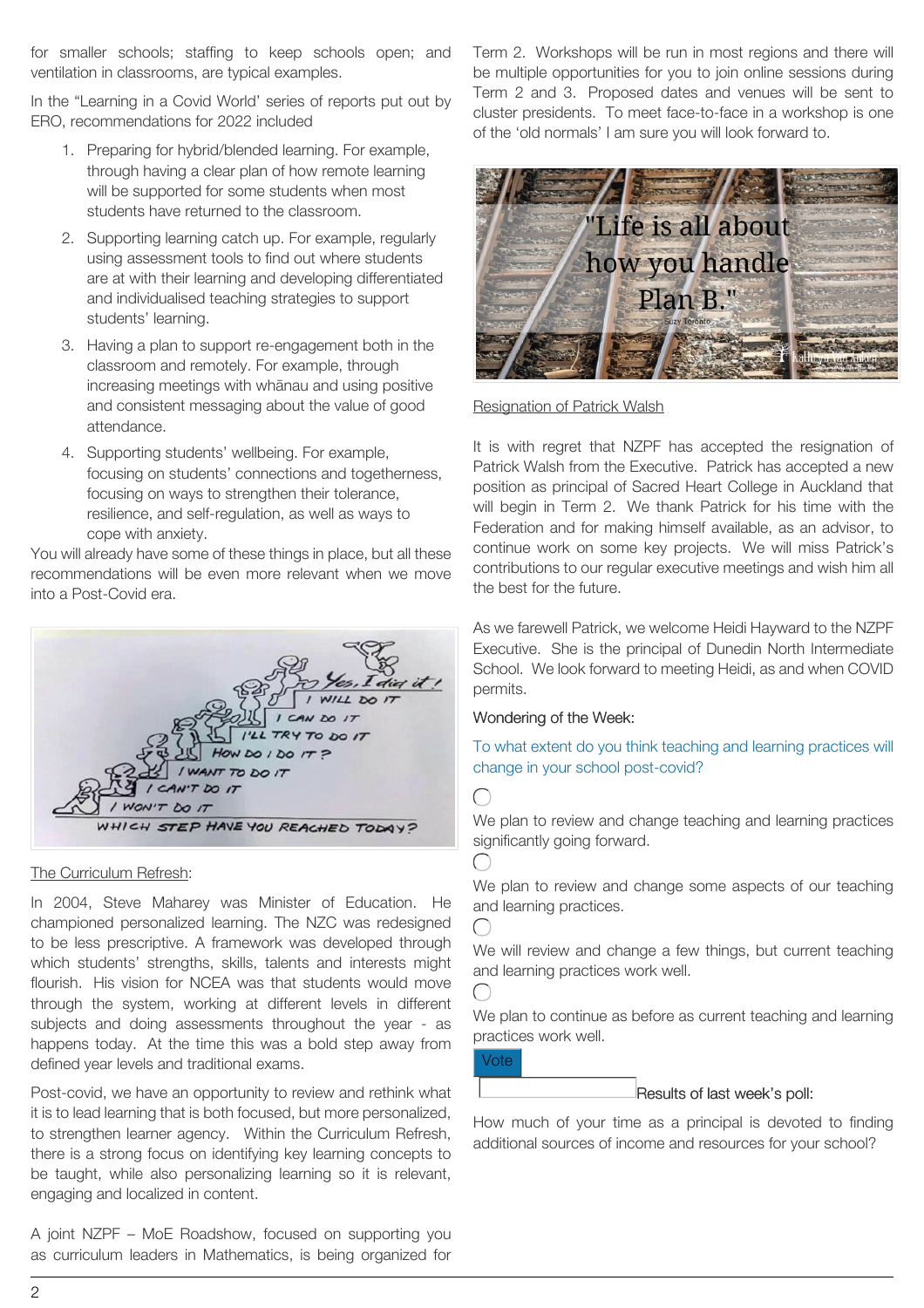

I would spend more th an a week per term on this 227 Votes 29.95%

I would spend betwee n 5 and 10 days a term on this

207 Votes 27.31%

I would spend less that n five days a term on t his

233 Votes 30.74%

I do not spend much, i f any time, on finding additional sources of i ncome or resources. 91 Votes 12.01%

## [NZPF Notices](https://nzpf.schoolzineplus.com/newsletter/article/504?skin=1)



### Notice to PPCB Members

Please all check your email today for an urgent message from the PPCB team.



### NZPF Conference - Early Bird Registrations

Registrations for the 2022 NZPF Conference are open. The conference will be held at the new Te Pae, Christchurch Convention and Exhibition Centre, on 14 - 16 September.

Register before the early bird deadline of 31 May to save up to \$100 on your registration.

Visit the [website](http://www.nzpfconference.com/) to register now.



#### NZ Principal Magazine also Online

You and/or your team members can easily access the NZ Principal Magazines online, as an e-magazine or as a PDF. Additionally you can search for a previous issue, an article by title or by the author of the article. All magazines back to Term 1 2012 are available in this format. To view or search click [here.](http://nzprincipal.co.nz/view-the-magazine/)

Ngā manaakitanga Cherie Taylor-Patel [cherie.taylor-patel@nzpf.ac.nz](mailto:cherie.taylor-patel@nzpf.ac.nz)